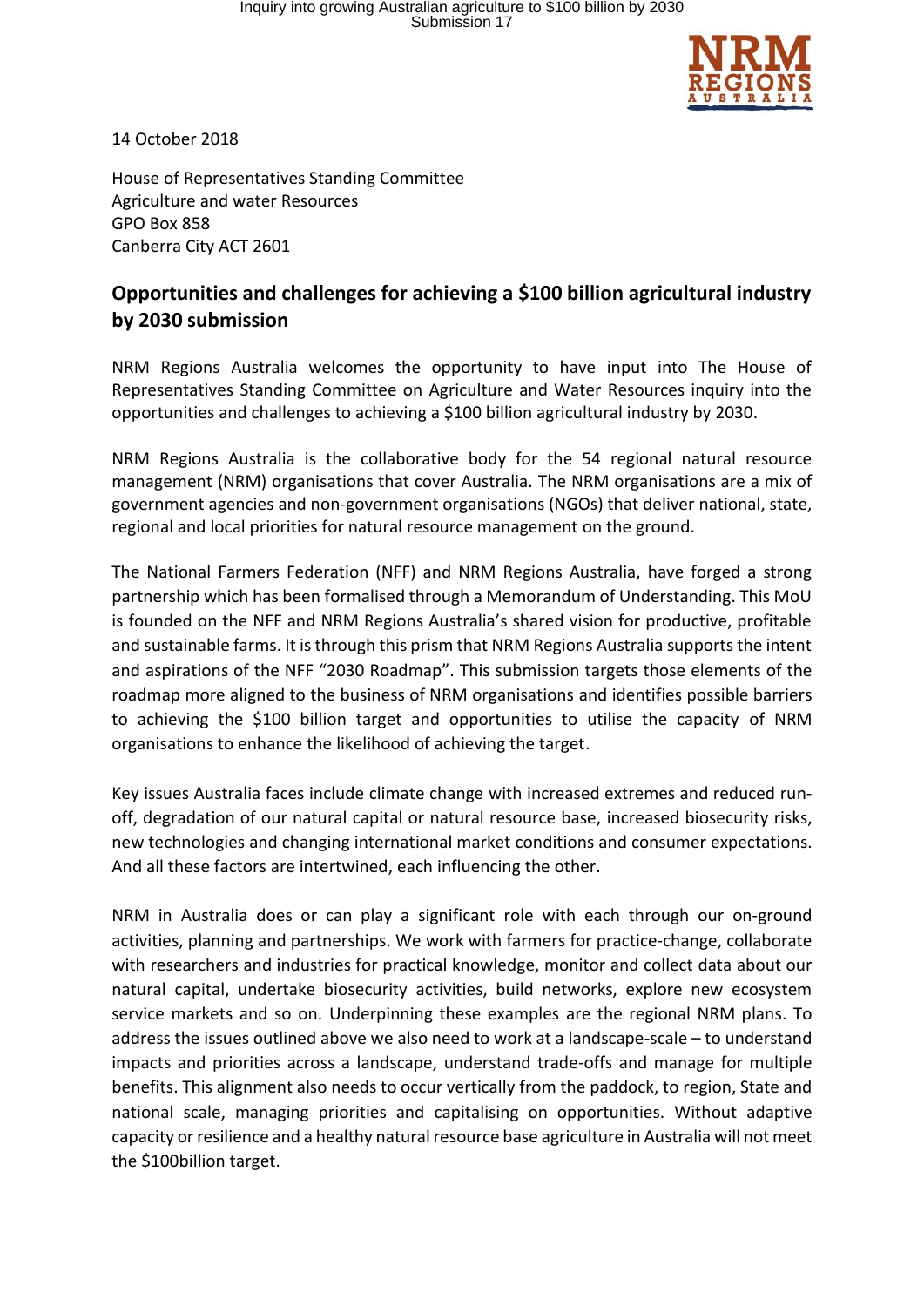

The following provides further detail framed around the pillars in the NFF 2030 Roadmap.

#### **Climate Change**

The roadmap identifies climate change as playing a major role in Australian agriculture, "exacerbating climate risk, while creating diverse new income opportunities". NRM Regions Australia believes that how governments, industry and communities respond to the challenges that climate change is posing will largely determine the likelihood of achieving a \$100 billion agriculture industry by 2030.

We agree that the carbon market does provide opportunities to drive diversification and innovation for agriculture, however there is a need to address some major challenges which exist within the existing arrangements. NRM Regions Australia provided input into the 2017 "Review of Climate Change Policy" paper. Our response can be found at ERF [review](http://nrmregionsaustralia.com.au/wp-content/uploads/2018/12/NRM-Regions-Australia-ERF-review-response-Final.pdf) and a summary is attached. The response identifies that regional climate change and **carbon economy ready strategic NRM plans** are not being utilised to their full capacity. The recognition of regional NRM plans in the legislation aims to influence carbon projects to ensure negative outcomes are avoided and to capitalise on the potential for co-benefits where possible. The co-benefits of improved soil condition and water quality, both of which are major determinants of improved agriculture production, need to be incorporated into our carbon economy.

Regional NRM organisations can play a greater **enabling role in the carbon economy** and other climate change adaptation and mitigation work. Regional NRM organisations are well placed to provide non-biased and trusted information, a support service to land managers, and to facilitate projects that enable participation by landholders and communities. Helping regions to support climate change adaptation, mitigation and carbon projects with clear environmental, social and economic benefits will help achieve the roadmaps aspirational targets.

As outlined further below regarding drought resilience NRM regions play an important role in building resilience and adaptive capacity for managing climate change, in our natural resource base and with our farmers and communities. For example healthier soils retain more moisture, connected communities with higher social capital manage change better.

### **Pillar 1: Customers and the Value Chain**

The roadmap identifies the need to educate the public about agriculture to build the trust in the industry. This equates to **building a social license to operate**. Building community trust includes identifying those things that communities consider important and demonstrating that agriculture is being responsive to those community priorities. NRM organisations have experience in facilitating this process through activities such as developing community based NRM plans.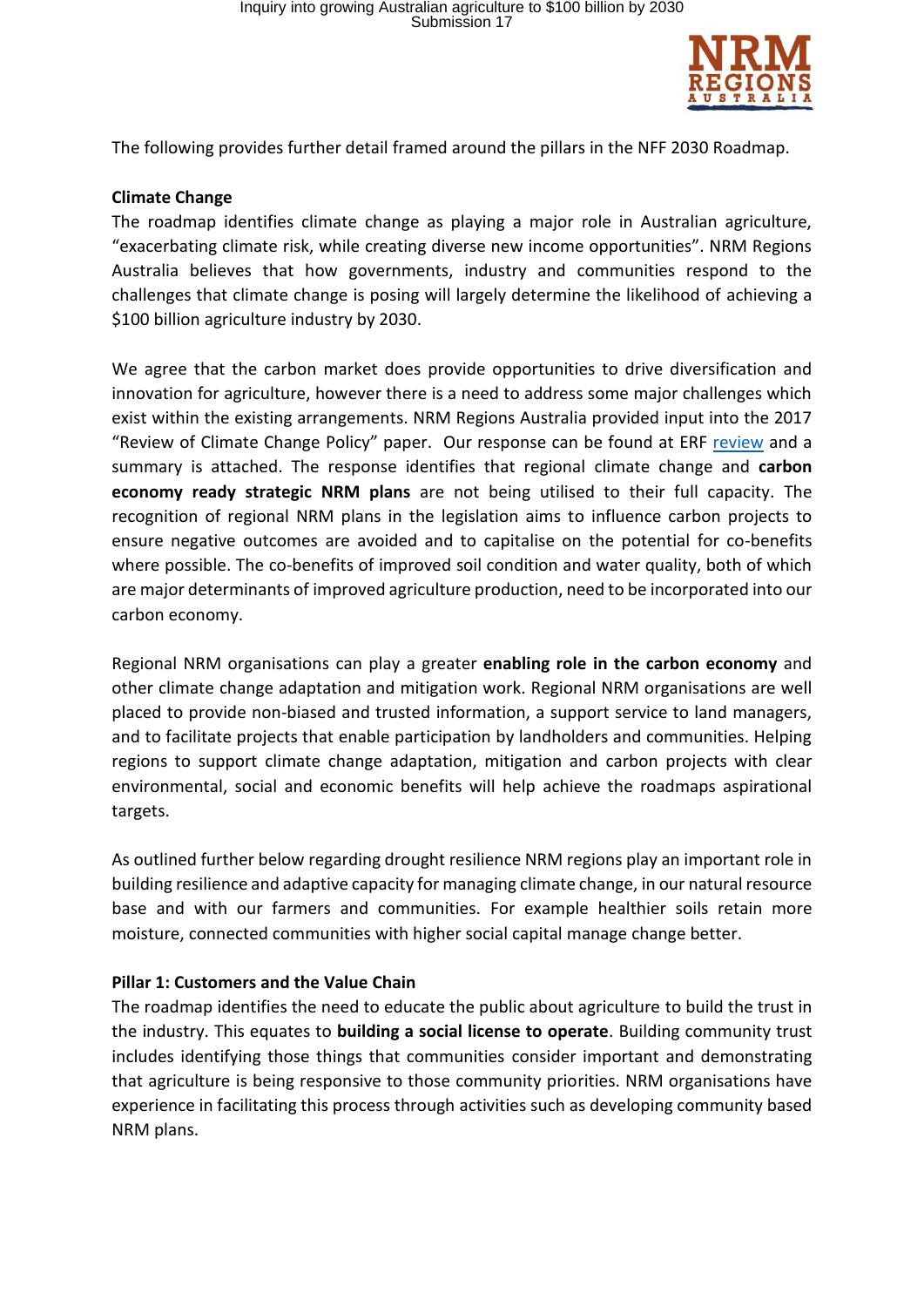# Inquiry into growing Australian agriculture to \$100 billion by 2030 Submission 17



## **Industry Best Management Practice** (BMP) programs is a mechanism

which exists that can be used to build both community trust as well as agricultural profitability. The NFF/NRM Regions Australia MoU was developed to enhance partnership between industry organisations and NRM organisations to help implement Industry BMPs or sustainability frameworks and align efforts so that programs such as BMP can be delivered more efficiently and effectively. NRM organisations are involved in many BMP programs in partnership with industry groups for example FertSmart with the Dairy Industry (link [here\)](https://nrmregionsaustralia.com.au/improved-dairy-industry-productivity/). These activities are primarily funded through the agricultural sustainability component of the National Landcare Program.

Another element of this pillar which has been identified as important in growing the value of agriculture in Australia, is the need to reinforce the importance of domestic biosecurity. Managing the **impact of established pests and diseases** is central to the business of NRM organisations. Our regional NRM bodies play a critical role in combatting biosecurity risks. Not only do they undertake biosecurity work, they act as a go-between with landowners and government agencies, build local groups and networks, can undertake surveillance, help inform landholders of new or potential risks, provide resources to tackle emerging issues and may serve as first port of call for landowners. Greater recognition and resourcing of this role by governments would result in industry and NRM organisations to facilitate increased primary producer and community awareness.

### **Pillar 2: Growing Sustainability**

NRM Regions supports the ethos that any growth in agriculture needs to be sustainable from an economic, environmental and social perspective. The roadmap identifies land used for farming has declined in recent decades and that new levels of **co-existent land use** needs to be reached. NRM Regions Australia recommends that the adoption of landscape-scale planning and management will facilitate a way to build co-existence of land use resulting in diversification in income. Landscape-scale planning and management, or integrated landscape management, brings together diverse land managers, sectors and stakeholders to coordinate planning and implementation across an entire landscape. It seeks to coordinate vertically, as well as integrating horizontally, helping connect, align and coordinate across scales. This offers the potential to reconcile competing objectives at different scales. In Australia, the dominant landscape-scale natural resource planning process is undertaken by the regional NRM organisations which cover the entire continent.

Building **environmental stewardship frameworks** that reward the production of ecosystem services, continue to be a priority for NFF and NRM Regions Australia. In the last few years several ecosystem services programs have been established and are starting to produce positive outcomes for primary producers and the environment. The Reef Credit program is an example of one of these programs. Reef primary producers are being financially rewarded for reducing their fertilizer inputs which results in less nitrogen entering the Barrier Reef. These credits are being purchased by large corporate organisations. Another program in its infancy is the Queensland Land Restoration Fund. This program is built around the carbon market but is taking the extra step of generating a premium for environmental, social or environmental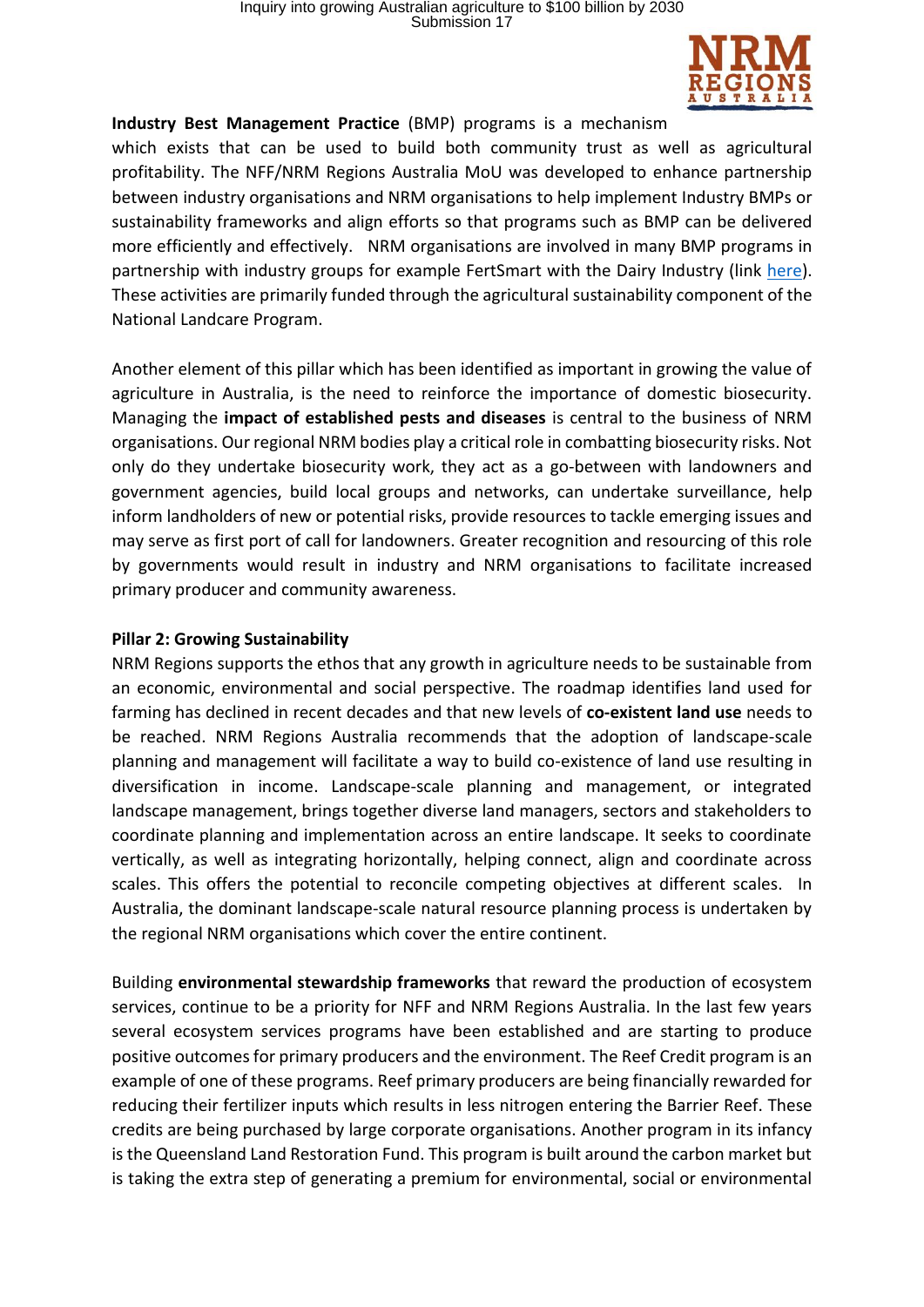

co-benefits from carbon projects. Queensland's NRM organisations are

very involved in the development and delivery of both programs. Other examples are occurring in other areas such as Victoria's work on providing off-sets for the State's water corporations. There is great potential for these, and other programs, to be replicated across Australia.

For ecosystem payment programs to be successful there needs to be a robust and trusted methodology that can value and measure the ecosystem service. The roadmap has identified the need to develop a **natural capital accounting system**. A great deal of research and development has already gone into developing such a system. The Wentworth Group and NRM Regions Australia have partnered to pilot the "Accounting for Nature" framework. This framework is being used by the Queensland government to measure the co-benefits generated for the Land Restoration Fund.

NRM Regions Australia supports the roadmaps desire to have **water policy** that builds regional community resilience, increase farm profitability and improves the health of our waterways. For this to occur, the link between land management and water outcomes needs to be made explicit at the national level and managed at the catchment scale. NRM Regions Australia provided input into the 2017 National Water Reform Inquiry and can be found at Water Reform Inquiry [Submission.](http://nrmregionsaustralia.com.au/wp-content/uploads/2018/12/National-Water-Reform-Inquiry-Submission-Final.pdf) In this submission attention was drawn to the latest State of the Environment which identified "risks have arisen as resources allocated to ongoing broad-scale monitoring, analysis and reporting have diminished".

#### **Pillar 3: Unlocking Innovation**

NRM Regions Australia supports the need to build more effective **research collaboration** and believes unless this is done, \$100 billion agriculture industry being in place by 2030 is unlikely to occur. NRM Regions Australia have focused on improving the relationship between NRM organisations and research institutions for example an agreement has been signed with Geoscience Australia. We believe the way research and innovation is undertaken could be improved for example through strengthening regional knowledge hubs – where researchers, grower groups, NRM organisations collaborate in relevant local conditions. Other examples of where this innovation is occurring can be found at NRM case[-studies.](http://nrmregionsaustralia.com.au/case-studies/)

NRM Regions Australia will provide more detail on how it feels this collaboration can be built through their response to the discussion paper "Modernising the Research and Development Corporation System".

### **Pillar 4: Capable People, Vibrant Communities**

The desire for vibrant communities which provide **career pathways** for young Australians and a **safe workplace** is shared by NRM Regions Australia. The vast majority of NRM organisations are based in regional and remote areas of Australia. Their staff are major contributors to their communities. There are major challenges facing organisations who operate in regional and remote regions. Attracting staff to centres where some basic services are being withdrawn is one of these. For communities to thrive in regional and remote Australia, government policies